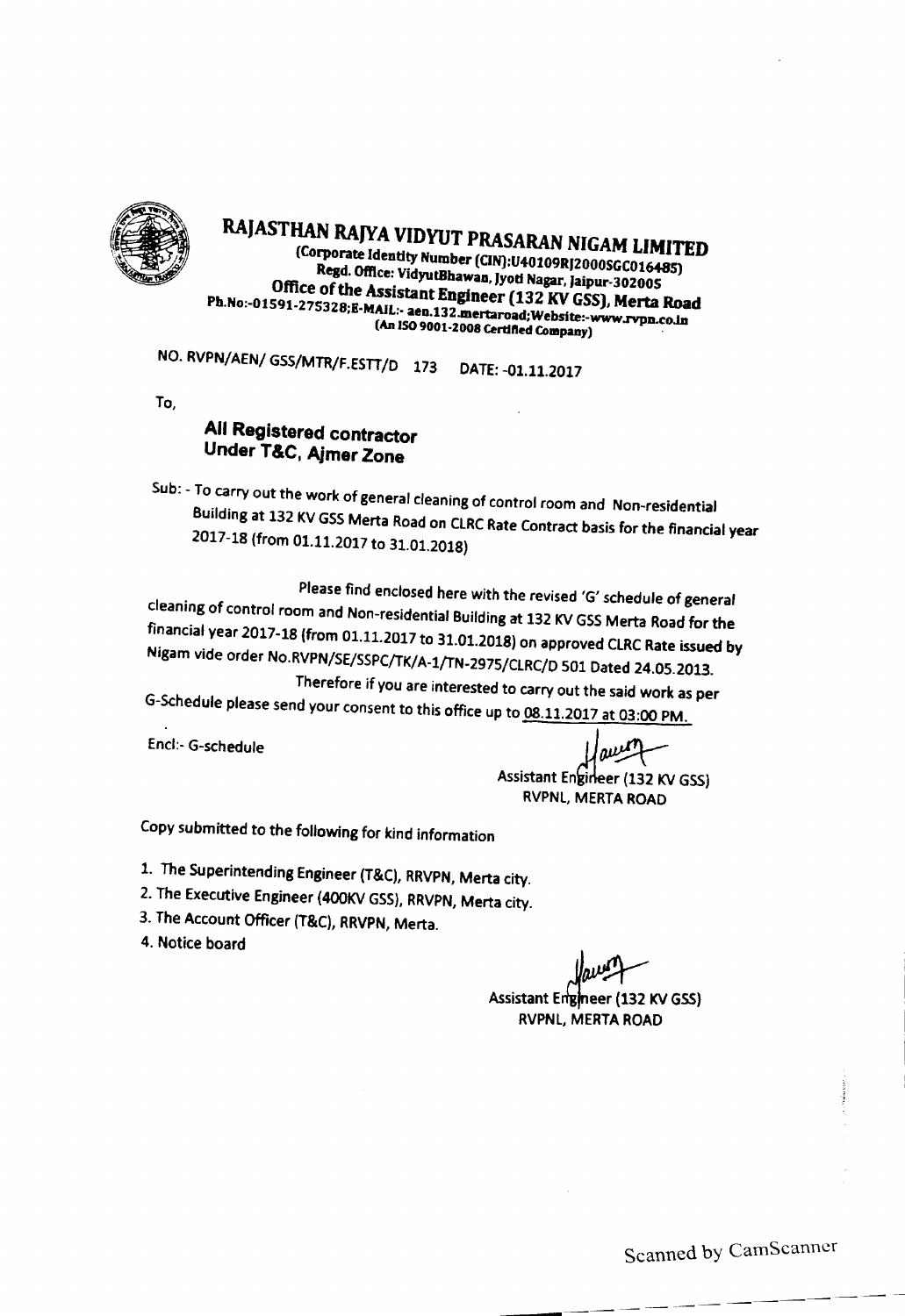# Cleaning Work of Control Room & other Residential building at 132 KV GSS, RRVPNL, Merta Road (Period 01.11.17 to 31.01.18)

Details of 'G-Schedule' is given below:

| कं.<br>स.         | कार्यकाविवरण                                                                                                                                                                                                                                                                                                                                                                                                                                                                                                    | Frequ<br>ency | Unit                  | Rate     | Area in<br>Sq. Mtr. | Total<br>Days/<br>Week | Amount    |
|-------------------|-----------------------------------------------------------------------------------------------------------------------------------------------------------------------------------------------------------------------------------------------------------------------------------------------------------------------------------------------------------------------------------------------------------------------------------------------------------------------------------------------------------------|---------------|-----------------------|----------|---------------------|------------------------|-----------|
| 1.1               | ÷ ग्रिडसबस्टेशनपरिसरकेकार्यालयनियंत्रणकक्ष,बरामदे,विश्राम<br>कक्ष,सीढ़ियाँ,पी.एल.सी.सी<br>कक्ष,बैटरीकक्षआदिमेंझाडूसेसफाईकरनावफिनाईलकापौचाल<br>गानेकाकार्य।<br>÷ नियंत्रणकक्षसमेतसभीकमरॉकेदरवाजोंवखिड़कीयों<br>)मयसीसों)आदिकीसफाई।<br>« समस्तशोचालयोवमूत्रालयोंमेंफिनाईलो,रसायनोंकाप्रयोगकर<br>तेहुयेसफाईएवंधुलाईकाकार्य।<br>÷ नियंत्रणकक्षवअन्यसभीकक्षोंकीधूल,खिड़की,कोनेआदिमैलगे<br>जालेआदिकीसफाई।<br>÷ उपरोक्तपरिसरमॅकूड़ादानों) इस्टबिनो (कोखालीकरना।<br>÷ समस्तलिकालेगयेकचरेकोग्रिडसबस्टेशनपरिसरसेबाहरप्रभा | Daily         | 100<br>m <sup>2</sup> | 19.00    | 316                 | 92<br>Davs             | 5523.68   |
|                   | रीअधिकारीदवारानिर्धारितस्थानपरडालना।                                                                                                                                                                                                                                                                                                                                                                                                                                                                            |               |                       |          |                     |                        |           |
|                   | <u>नोट:</u><br>> सफाईकार्यहेतुझाडू पौचे,डस्टर,आवश्यकउपकरणआदिठेकेदा<br>रॉकोस्वयंकीलागतपरलानेहोंगे।<br>अन्यसफाईकासामानजैसेफिनाईल,रसायनआदिविभागद्वारा<br>देयहोंगे।<br>> भूगतानफर्शक्षेत्रफलकेआधारपरकियाजायेगा।                                                                                                                                                                                                                                                                                                     |               |                       |          |                     |                        |           |
| 1.2               | * नियंत्रणकक्षसेम्ख्यद्वारतकसइकवअन्यसइकेंएवंइनकेदोनों<br>औरछोड़ीगईखालीजगहकीझाड़दवारासफाई।<br>समस्तनिकालेगयेकचरेकोग्रिडसबस्टेशनपरिसरसेबाहरप्रभा<br>रीअधिकारीद्वारानिर्धारितस्थानपरडालना।<br>÷ सफाईकार्यहेतुझाडू,पौचे,डस्टरआवश्यकउपकरणआदिठेकेदा<br>रोंकोस्वयंकीलागतपरलानेहोंगे।                                                                                                                                                                                                                                   | Daily         | 100<br>m <sup>2</sup> | 3.60     | 1700                | 13<br>Days             | 795.6     |
|                   | <b>TOTAL</b><br>60% above BSR                                                                                                                                                                                                                                                                                                                                                                                                                                                                                   |               |                       |          |                     |                        | 6319.28   |
|                   | <b>GRAND TOTAL</b>                                                                                                                                                                                                                                                                                                                                                                                                                                                                                              |               |                       |          |                     |                        | 3791.568  |
| <b>R/O Amount</b> |                                                                                                                                                                                                                                                                                                                                                                                                                                                                                                                 |               |                       |          |                     |                        | 10110.848 |
|                   | (Rs. Ten Thousand One Hundred Fleven Rupees Only)                                                                                                                                                                                                                                                                                                                                                                                                                                                               |               |                       | 10111.00 |                     |                        |           |

(Rs. Ten Thousand One Hundred Eleven Rupees Only)

Junior Engineer (132 KV GSS) RVPNL, MERTA ROAD

Assistant Engineer (132 KV GSS) RVPNL, MERTA ROAD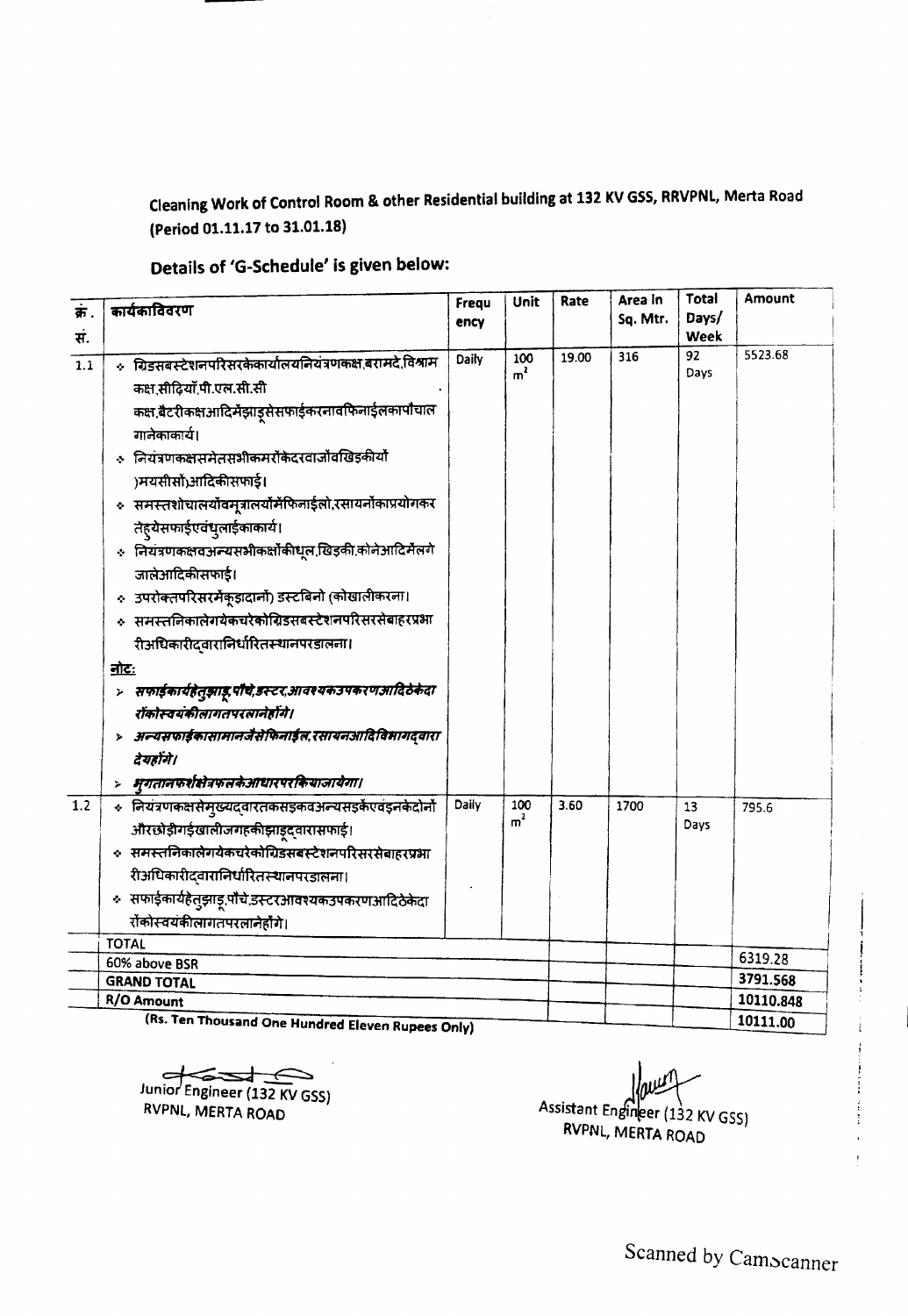

# **OFFICE OF THE EXECUTIVE ENGINEER (220 KV GSS)** *RAJ. RAJYA V1DHYUT PRASARAN NIGAM LTD., NAGAUR*

*Phone No. 01582-240888 E-mail: xen\_220\_nagaur@rvpn.co.in REGD.OFFICE:-VlDHYUT BHAWAN,jANPATH, JYOTI NAGARJAJPUR-302005 "AlY'{SO9001:2000 CERTIFIED COl11PANY" NO.:RVPNL/XEN/220 KV/GSS/NGR/F....../D.* 45 | /*DATED*  $\circ$  | , | | , 10 | 7

TO,

All registered contractor

under the  $ZCE(T&C-A/Z)$  Ajmer

Sub :- consent for cleaning of control room & office building at 220 KV GSS Nagaur on the CLRC rates against TN-2975.

Dear Sir,

Consent for cleaning of control room & office building at 220 KV GSS Nagaur on the CLRC rates against TN-2975 is hereby invited from eligible contractor. The interested contractor may give their consent up to 3.00 PM of dt. 08.11.2017. The copy of "G" schedule is enclosed herewith.

Thanking you.

Encl :- As above.

Yours faithfully

**Executive Engineer** 

220 KV GSS Nagaur

Copy submitted / forwarded to the following for kind information  $\&$  n.a.:-

- 1. The Superintending Engineer (T&C) RVPNL Merta city with the request to 2. Notice board.<br>2. Notice board.
- 



220 KV GSS Nagaur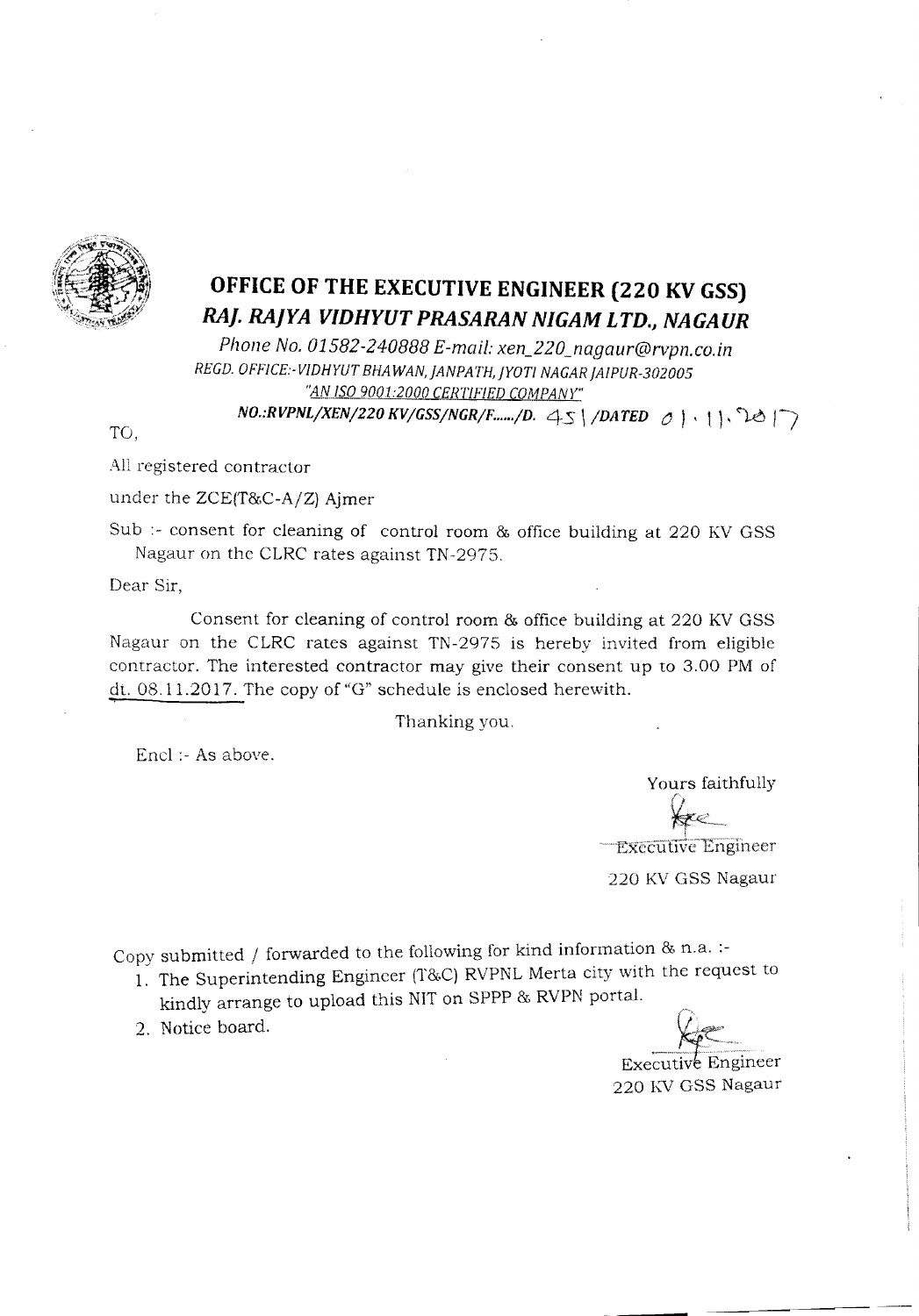# "G" Schedule

कार्य का नाम :- 220 के.वी. जी.एस.एस. नागौर पर नियन्त्रण कक्ष व कार्यालय की सफाई का कार्य।

सन्दर्भः-1. BSR No. RVPN/SE(SSPC)/XEN(TK)/BSR/A1/D. 21 dated 04.04.2011

(Period 16.11.2017 to 31.01.2018) 2. CLRC NO. RVPN/SE/SSPC/TK/A.1/TN-2975/CLRC/D. 501 Dated 24.05.2013

| $\Phi$ .<br>सं.                                                                                                                              | कार्यकाविवरण<br>सामान्य सकाई कार्य                                                                                                                                                                                                                                                                                                                                                                                                                                                                                                                                                                                                                                                                                                                                                                                                                                                                                                                    | आवृति    | इकाई                               | ( प्रतिदिन) | ंदी।<br>संख्या |        | सामयों में | रूपयों मे |
|----------------------------------------------------------------------------------------------------------------------------------------------|-------------------------------------------------------------------------------------------------------------------------------------------------------------------------------------------------------------------------------------------------------------------------------------------------------------------------------------------------------------------------------------------------------------------------------------------------------------------------------------------------------------------------------------------------------------------------------------------------------------------------------------------------------------------------------------------------------------------------------------------------------------------------------------------------------------------------------------------------------------------------------------------------------------------------------------------------------|----------|------------------------------------|-------------|----------------|--------|------------|-----------|
| 1.1                                                                                                                                          | कार्यों का विवरण<br>□□ यह सब स्टेशन परिसर के कार्यालय, नियन्त्रण कक्ष, वरामदों, विश्राम कक्ष,<br>सीढियाँ, पी0एल0सी0सी0 कक्ष, बैटरी कक्ष, विश्राम गृह आदि में झाडू से सफाई<br>करना व फिनायल का पोंछा लगाने का कार्य।<br>UU नियन्त्रण कक्ष समेत सभी कमरों के दरवाजों व खिडकियों (मय शीशे) आदि की<br>-सफाई ।<br>ीतिमस्त शौचालय व मुत्रालय में फिनायल ∕रसायन का प्रयोग करते हुए सफाई एव<br>धुलाई का कार्य।<br>□ नियन्त्रण कक्ष व अन्य सभी कक्षों की छत, खिड़की कोने आदि मेंलगेजाले आंदि<br>की सफाई।<br><sup>[]]</sup> उपसेवत परिसर में कूडादानों (डस्टबिनों) को खाली करना।<br>- समस्त निकाले गये कचरे को ग्रिड सब स्टेशन परिसर से बाहर प्रभारी अधिकारी<br>द्वारा निर्धारित स्थान पर डालना।<br>ाटि :--<br>1 सफाई कार्य हेतु झाडू, पोंछे, डरटर, आवश्यक उपकरण आदि ठेकेदार को स्वय की<br>लागत पर लाने होंगे।<br>2 अन्य सफाई का सामान जैसे फिनायल, फिनायल की गोली, रसायन आदि विभांग<br>द्वारा देय होगें।<br>3.मुगतान फर्श के क्षेत्रफल के आधार पर किया जायेगा। | प्रतिदिन | 100 वर्ग<br>मीटर फर्श<br>क्षेत्रफल | 550.00      | 77             | 42350  | 19.00      | 8046.50   |
| $\mathbf{z}$                                                                                                                                 | नियन्त्रण कक्ष से मुख्य द्वार तक सड़क व अन्य सड़कें एवं इनके दोनों और छोड़ी गई<br>खाली जगह की झाबू द्वारा सफाई । समस्त निकाले गये कचरे को ग्रिड सब स्टेशन<br>परिसर से बाहर अधिकारी द्वारा निर्धारित स्थान पर डालना।सफाई कार्य हेतु झाडू एवं<br>आवश्यक उपकरण ठेकेंदार को स्वंय की लागत पर लाने होगें।                                                                                                                                                                                                                                                                                                                                                                                                                                                                                                                                                                                                                                                  | प्रतिदिन | 100<br><b>तर्ममीटर</b>             | 1780.00     | 11             | 704.88 | 3.60       | 704.88    |
| योग (77 दिन के लिए कार्य की लागत) रूपयोंगे= 8751.38<br>रहै एल. आर. सी. @ 60% बी. एस. आर. से ऊपर. = 5250.83<br>$= 14002.21$<br>कल योग (रुपये) |                                                                                                                                                                                                                                                                                                                                                                                                                                                                                                                                                                                                                                                                                                                                                                                                                                                                                                                                                       |          |                                    |             |                |        |            |           |

 $\overline{N}$ 

**Assistant Engineer(M)** 220 KV GSS Nagaur

**Executive Engineer** 220 KV GSS Nagaur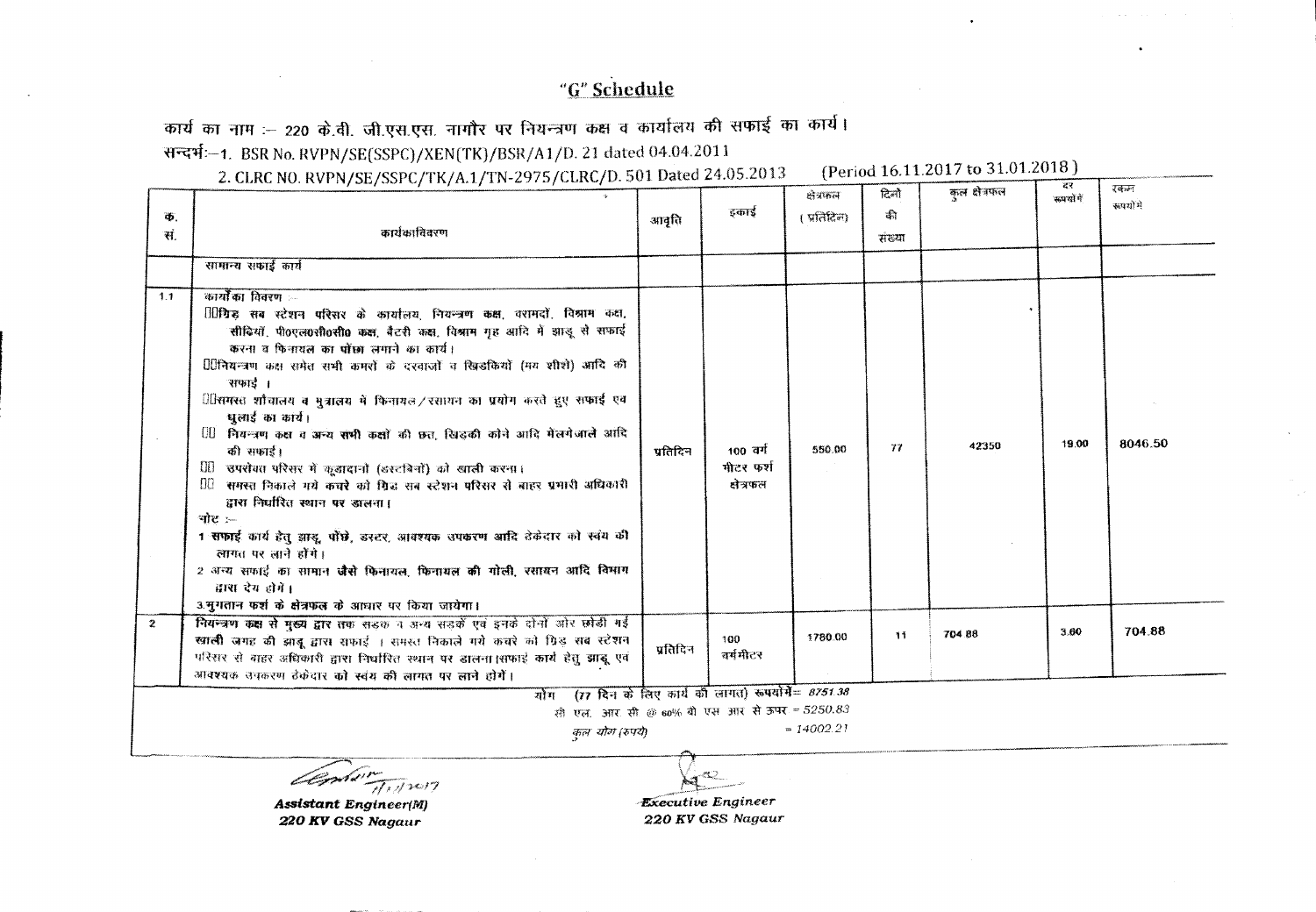RAJASTHAN RAJYA VIDYUT PRASARAN NIGAM LIMITED

Corpo are Identity Number(CIN):U40109RJ2000SGC016485] (Registered Difice: Vidyut Bhawan, Janpath, Jayiti Nagar, Jaipur-302005)  $(150.9001:2008$  Certified Company) OFFICE OF THE ASSISTANT ENGINEER 132 KV GSS, Mertacity Email:- abm.131. merta@rvpn.co.in website: www.rvpn.co.in

All Registered Contractors

Searly Manaptance to carrizout the work of "General Cleaning of office building and Control Room puilding" as per terms & condition of CLRC /order NO RVPT EF/SSPOTK/ALL/TN-2975/CLRC/D-50 dated 24/5/13 at 132 KV GSS  $\cup$ let  $t$  <  $t$  Uy .

It is projesed to award contract to carry out the work of 'General Clearing of office builting and Control Room building 'as per terms & condition of CLRC , order the RVPH/SE/SSPC/TK/A.1/TN-2975/CLRC/D-50 dated 24/5/13 at 132 Kv GSS Mercacity. The detail of work is mentioned in 'G' Schedule enclosed here with.

Alt agistered contractors are requested to send their consent to carry but a love shirt work along with required documents, E-Mail address, mobile The contract property of the consent must be reach to this office before 08/11/2017 (1:30) PM

#### Following documents must be submitted with the consent letter, failing which request of such contractors will not be consider to award contract. 1- Attested copy of Valid Registration Certificate.

2- Attested copy of up-date pass book issued by the registration authority. 3 - E-wail address, Contact number must be mention on consent letter for further From the information is

and the state to distribution

ran) ASSISTANT ENGINEER 132KV GSS RVPN MERTACITY

The sabelineary form reed of the following for information & necessary action:-

- or The Diperinte Ting Engineer (T&C) RRVPNL Mertacity with request to up load on website/fugant portal L
- The Electrive Engineer(400 KV GSS) RRVPNL Mertacity
- 1- The Nicounts Officer (T&C) RVPN Mertacity
- an interference board on 132 KV GSS RVPN Mertacity

ASSISTANT ENGINEER 132KV GSS RVPN MERTACITY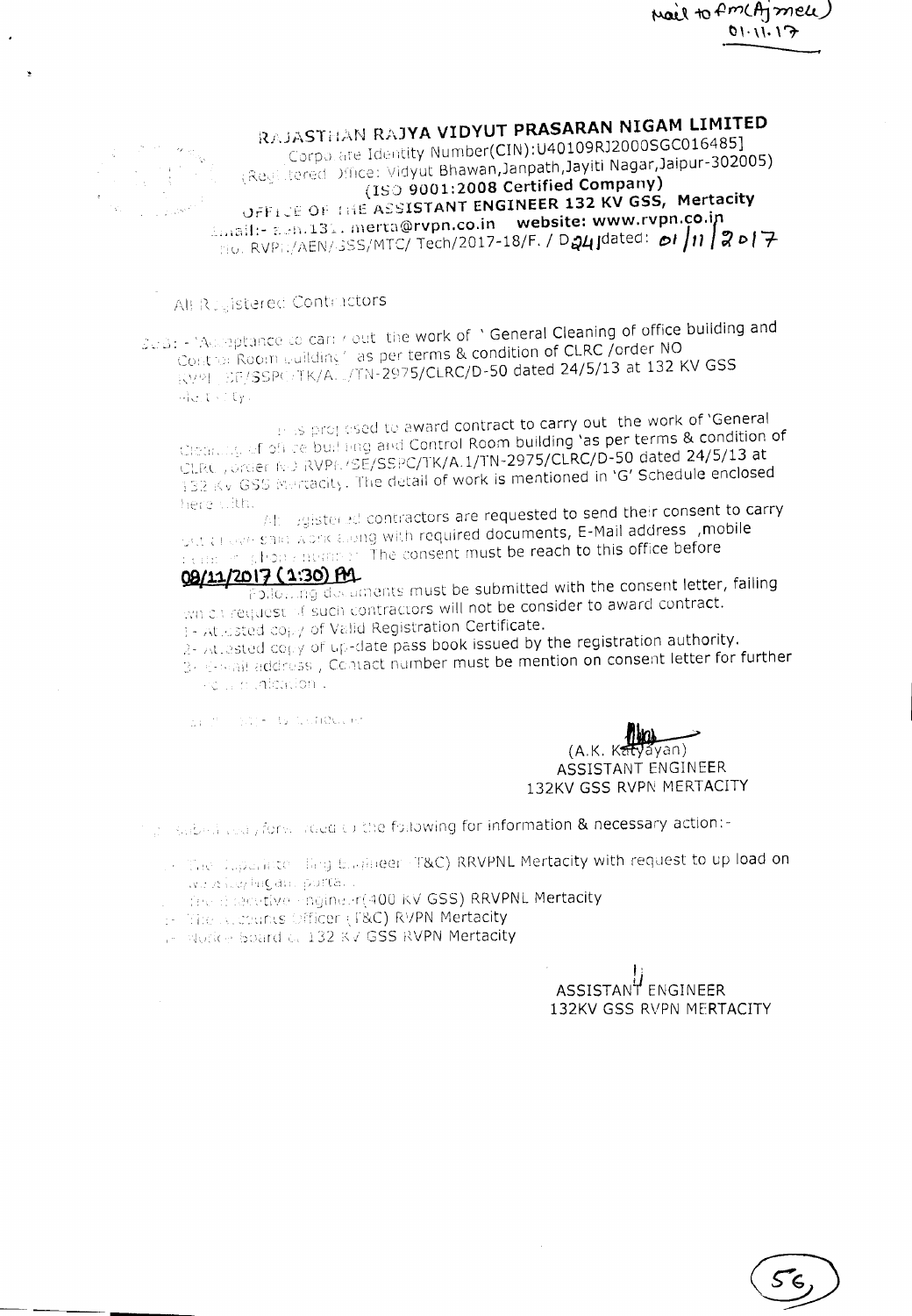राजस्थान राज्य विधुत प्रसारण निगम लिमिटेड़

''जी'' शेड्यूल

कार्य का नाम - नियन्त्रण कक्ष एवं कार्यालय भवनों की सामान्य सफाई का कार्य

#### (W.e.f. 01.04.17 to 31.03.18)

#### 132 KV GSS Mertacity

रा.स.वि.प्र.नि.लिमिटेड की वी.एस.आर.-2011 पर आधारित

Ref:-RVPN/SE/SSPC/TK/A.1/TN 2975/CLRC/D.501 DT.24/5/13

# Extended up to 31.1.18 vide order NO 218 Dt 30.10.17 of CE (Contract)

| W.<br><b>PA</b>                                            | $\frac{1}{2}$ and $\frac{1}{2}$ and $\frac{1}{2}$ and $\frac{1}{2}$ and $\frac{1}{2}$ and $\frac{1}{2}$ and $\frac{1}{2}$ and $\frac{1}{2}$ and $\frac{1}{2}$ and $\frac{1}{2}$ and $\frac{1}{2}$ and $\frac{1}{2}$ and $\frac{1}{2}$ and $\frac{1}{2}$ and $\frac{1}{2}$ and $\frac{1}{2}$ a<br>कार्य का विजरण                                                                                                                                                                                                                                                                                                                                                                                                                                                                                                                                                                                                             | आवृति         | क्षेत्रफल            | दर प्रति<br>सौ वर्ग<br>मीटर | कुल राशी रुपये<br>में |
|------------------------------------------------------------|-----------------------------------------------------------------------------------------------------------------------------------------------------------------------------------------------------------------------------------------------------------------------------------------------------------------------------------------------------------------------------------------------------------------------------------------------------------------------------------------------------------------------------------------------------------------------------------------------------------------------------------------------------------------------------------------------------------------------------------------------------------------------------------------------------------------------------------------------------------------------------------------------------------------------------|---------------|----------------------|-----------------------------|-----------------------|
| $\mathbb{C}[\mathcal{C}]$<br>$\mathbf{r} \in \mathbb{R}^d$ | ्सामत्त्य सफर्न कार्य<br>ं कार्या या विक्रम<br>∻ !ग्रेड √ख रटेशन परिसर<br>मे<br>÷<br>कार्यालय,नियन्त्रण कक्ष , बरामदो, विश्राम<br>कक्ष, सिजियाँ, पी.रल.सी.सी. कक्ष,बैटरी<br>जक्ष, विश्वान गृह, आदि में झाडू से सफाई<br>करना व फ़िनायल से पौछा लगाने का<br>कार्य ।<br>∻ नियन्त्रण कक्ष समत सभी कमरो के<br>दरवाजों व खिडकिया (मय शीशे) आदि की<br>ाधनई ।<br>∲ एमस्त गोवालय च मुत्रा <b>लय</b><br>में<br>िमायल, परमथन ज प्रयोग करते हुए<br>सफाई एव चुलाई का फार्च।<br>⊹ उपराक्त परिसर में फूड़ादानी (डस्टबिन)<br>को खाली करना।<br>∻ अमरत भिठाले गए कचरे को ग्रिड़−सब<br>?रोशन भारतर से पाइर प्रभारी <b>अधिकारी</b><br>,एस निर्धात रचाम पर डालमा ।<br>- ਜੁੰਦਿ-<br>ेता प्याताने कार्य हेत्, आंखू गोछे, उस्टर, आवश्यक<br>. उपकरण आदि ठेकेवार को रवय की लागत पर लाने<br>े इपो ।<br>2) - जय सकाई का सामान जैसे फिनायल,फिनायल<br>ं एहीं। अन्नयन आदि विभाग द्वारा दैय होगें।<br>। उत्तमपतुर राम कर्श होन्नफल को आधार पर किया<br>्मधिका | ,प्रति<br>दिन | 400<br>वर्ग मी.      | 19.00                       | 76.00                 |
|                                                            | े विसमा किस से एख्या द्वारा तक <b>सडक व अन्य</b><br>सड़के एवं इनके दोनों आर छोड़ी गई खाली जगह<br>। वी डग़रू द्वारा सफाड़- समस्त निका <b>ले गए कचरे को</b><br>परह–सब स्टेशन परिसर से बाहर प्रभारी अधिकारी<br>ेत्नुहरः विक्रोमित रथ्यान पर डालना। सफाई कार्य हेतु<br>डाखू एवं आवश्यक उपकरण ठेकेंदार को स्वयं की<br>भाषा ना साम थोगे।                                                                                                                                                                                                                                                                                                                                                                                                                                                                                                                                                                                          | ,प्रति<br>दिन | 200<br>वर्ग मी.      | 3.60                        | 7.20                  |
|                                                            | 10.51(1.15.1.2)                                                                                                                                                                                                                                                                                                                                                                                                                                                                                                                                                                                                                                                                                                                                                                                                                                                                                                             |               |                      |                             | 83.20<br>र्प्रतिदिन   |
|                                                            | $+5.11.2017$ to 31.01.18 (78 दिन )<br>78x83.20                                                                                                                                                                                                                                                                                                                                                                                                                                                                                                                                                                                                                                                                                                                                                                                                                                                                              |               |                      |                             | 6489.60               |
|                                                            |                                                                                                                                                                                                                                                                                                                                                                                                                                                                                                                                                                                                                                                                                                                                                                                                                                                                                                                             |               |                      | Total $(1.1+1.2)$           | 6489760               |
|                                                            |                                                                                                                                                                                                                                                                                                                                                                                                                                                                                                                                                                                                                                                                                                                                                                                                                                                                                                                             |               | Add 60% above of BSR | Total                       | 3893.76<br>10383.36   |
|                                                            | (h. words Ten thousand Three hundred Eight Three only)                                                                                                                                                                                                                                                                                                                                                                                                                                                                                                                                                                                                                                                                                                                                                                                                                                                                      |               |                      | Say Rs                      | 10383.00              |

AEN (132 KV GSS)

**RRVP(JL, Merta City** 

JEN (132 KV GSS) RRVPNL, Merta City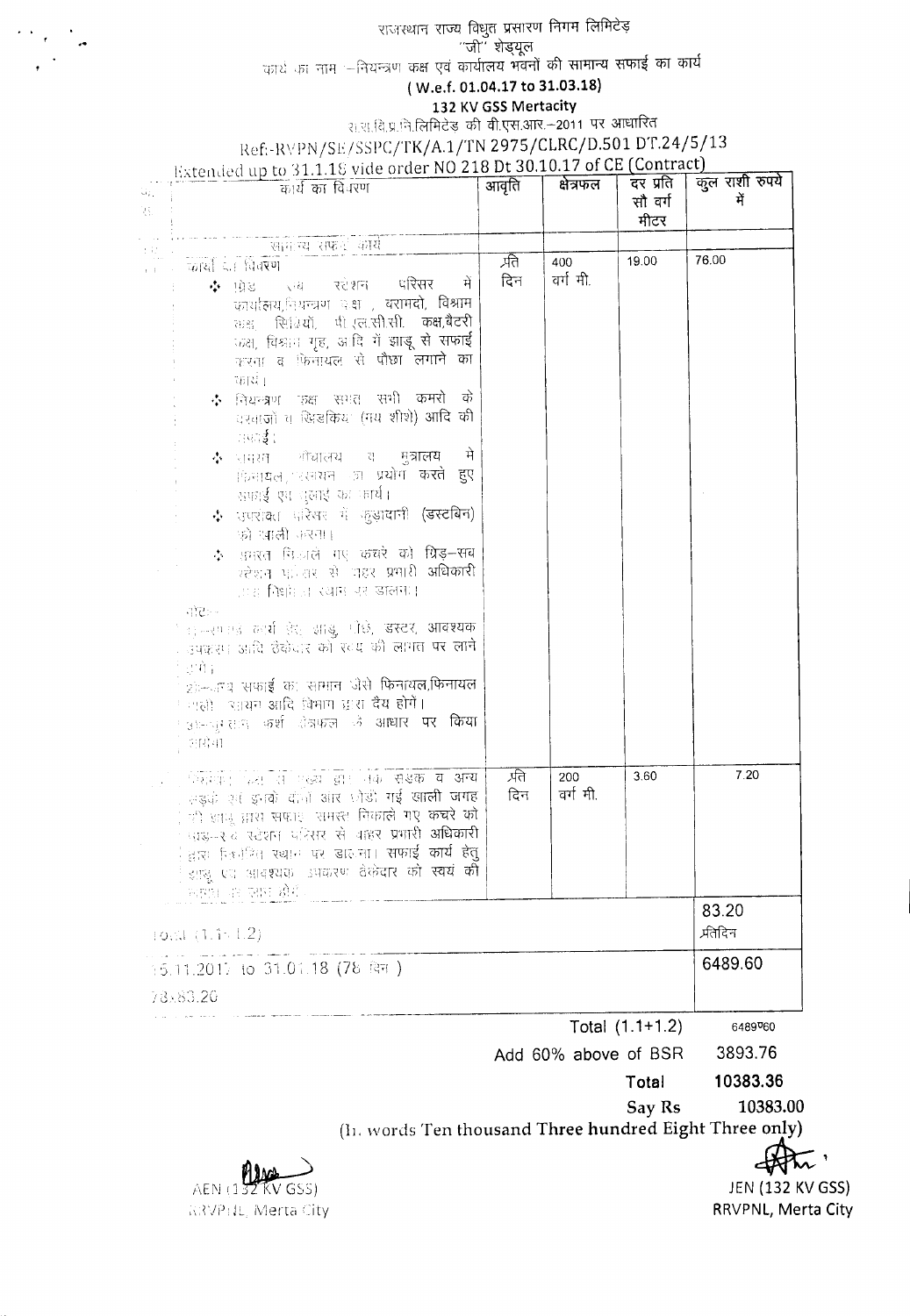

The Chief Engineer (T&C), RVPN\_Jaipur / Ajmer / Jodhpur

S.:b: WO, ks on ClRC Contracts

Ref: This office letter No. 09 dated 6-04-2017 & 136 Dated 04-08-2017

With reference to above cited subject and communications, the maintenance works of GSS and associated lines were allowed to be continued on CLRC Contracts upto 31-10-2017. Further, it has been observed that though the bidding process for the maintenance works has been initiated by field officers but it may take another three montn's time to award Contracts. It has therefore been decided that the maintenance works of GSS and associated lines may be continued to be carried out on CLRC Contracts upto 31-01-2018. It may please be noted that no further extension in this regard shall be allowed and field officers are required to ensure that Contracts for the said work are awarded within this period.

By order,

 $84230.10.17$ 

 $\overline{\phantom{a}}$ 

(V. K. Mishra) Chief, Engineer (Contracts)

Copy along with enclosures to the following for further needful-

1. The Superinlending Engineer, TA to the Chairman and Managing Director, RVPN, Jaipur for kind information of Hon'ble CMD.

2. The Superintending Engineer (T&C), RVPN,

 $\frac{2}{30.10}$ .17

Chief Engineer (Contracts)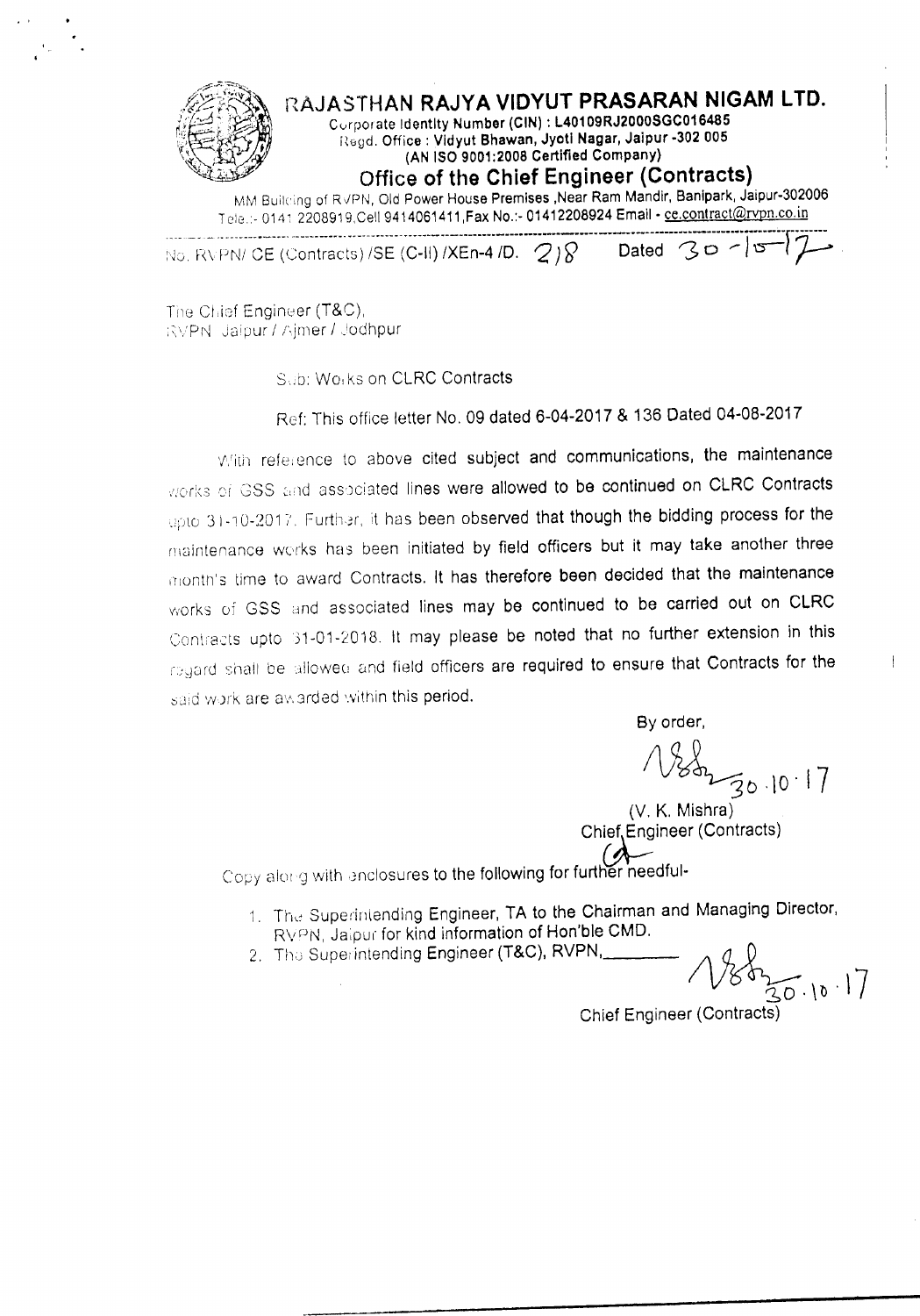Mailto FM (Ajmes  $01111.2012$ 



学士

# RAJASTHAN RAJYA VIDYUT PRASARAN NIGAM LIMITED [Corporate Identity Number(CIN):U40109RJ2000SGC016485]

(Registered Office: Vidyut Bhawan, Janpath, Jayiti Nagar, Jaipur-302005) (ISO 9001:2008 Certified Company) OPPICE OF THE ASSISTANT ENGINEER 132 KV GSS, Mertacity dmail:- aun.132. merta@rvpn.co.in website: www.rvpn.co.in 

all Registered Contractors

plater - 'A creaturee to carry out the work of " Maintenance of Bay dig. 1. Rec., Transforman (Power & Station), Bus Bar with associated equipment as AN LEADS & CONdition of CLRC / order NO RVPN/SE/SSPC/TK/A.1/TN-2975/CLRC/D-50 dated 24/5/13 at 132 KV GSS Mertacity.

It is proposed to award contract to carry out the work of ' Maintenance of Bay Equipment, Transformer(Power & Station), Bus Bar with isso lated equipment as per terms & condition of CLRC /order NO Web, SC/SSPC/TK/A. J/TN-2975/CLRC/D-50 dated 24/5/13 at 132 KV GSS Martinas. The detail of work is mentioned in 'G' Schedule enclosed here with.

All registered contractors are requested to send their consent to carry an above said work along with required documents, E-Mail address, mobile thinger /phone number. The consent must be reach to this office before 08/11/2017 (1:30) PM

Following documents must be submitted with the consent letter, failing which lequest of such contractors will not be consider to award contract. In Almsted copy of Valid Registration Certificate.

2- Attested comy of up-date pass book issued by the registration authority.

3- 3- dail addrass, Contact number must be mention on consent letter for further comunication.

Endosed; - G-Schedule -

# **ASSISTANT ENGINEER** 132KV GSS RVPN MERTACITY

angle seconized from aread to the following for information & necessary action:-

and also invertised in g Gagineer (18C) RRVPNL Mertacity with request to up load on ال المستخدم المستخدمة المستخدمة المستخدمة المستخدمة المستخدمة المستخدمة المستخدمة المستخدمة المستخدمة المستخدم<br>المستخدمة المستخدمة المستخدمة المستخدمة المستخدمة المستخدمة المستخدمة المستخدمة المستخدمة المستخدمة المستخدمة

Be alle Accounts wiffcer (T&C) RVPN Mertacity

All Monte Board of 132 KV GSS RVPN Mertacity

ASSISTANT ENGINEER 132KV GSS RVPN MERTACITY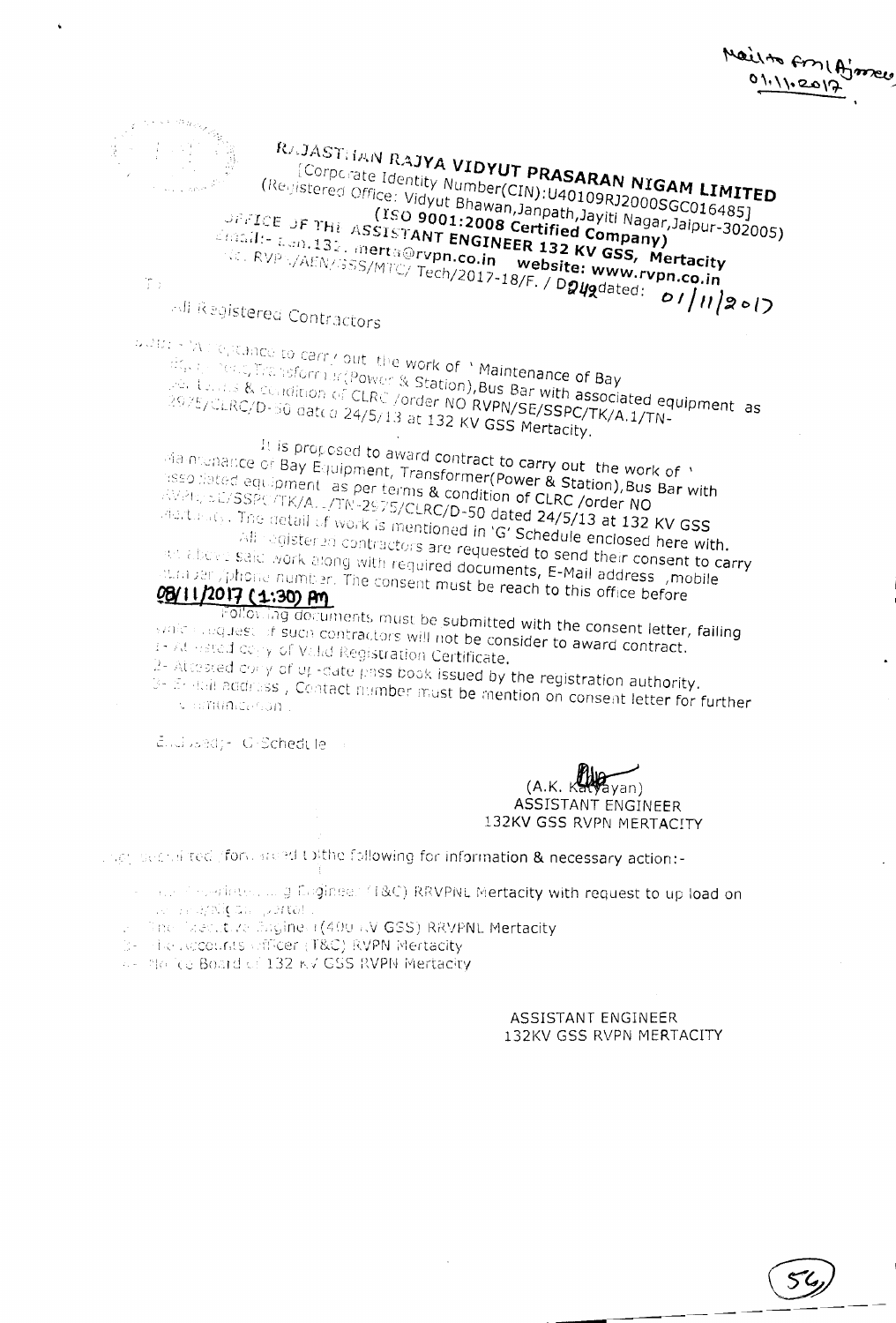#### RAJASTI AN RAJYA VIDHYUT PRASARAN NIGAM LTD OFFICE OF THE ASSISTANT ENGINEER 132 KV GSS MERTACITY G-Schedule for Bay Maintenance including transformers

 $\sim$   $\alpha$ 

 $\hat{\mathcal{A}}$ 

 $\hat{\textbf{v}}$ 

 $t^{\frac{1}{2}(\frac{1}{2})}$ 

 $\sim$   $\sim$   $\sim$   $\sim$   $\sim$   $\sim$   $\sim$   $\sim$ 

| à nui | Particulars                                                                                                                                                                                                                                               | Nos. of<br>Bays | Frequency of<br>maintenance<br>to be done in | Rate as per<br><b>BSR</b> | Amount as per BSR<br>(01.04.2011) |
|-------|-----------------------------------------------------------------------------------------------------------------------------------------------------------------------------------------------------------------------------------------------------------|-----------------|----------------------------------------------|---------------------------|-----------------------------------|
|       | 2<br>Maintenance of Bay Equipment's:-                                                                                                                                                                                                                     | 3               | 4                                            | 5                         | 6                                 |
|       | Maintenance work of following bay equipments such as Circuit                                                                                                                                                                                              |                 |                                              |                           |                                   |
|       | andaker, Current Transformers, Lightning Arresters, Isolators,<br>Capacitize Voltage Transformers, PLCC equipments and<br>corresponding control & relay panel.                                                                                            |                 |                                              |                           |                                   |
|       | in Checking of dightness of clamps & connecters.                                                                                                                                                                                                          |                 |                                              |                           | 0                                 |
|       | io. Genning of all insulators                                                                                                                                                                                                                             |                 |                                              |                           | 0                                 |
|       | consistance to AVPN in attending to oil leakage, if any                                                                                                                                                                                                   |                 |                                              |                           | ٥                                 |
|       | U. Cleaning of all junction boxes and secondary terminal boxes.                                                                                                                                                                                           |                 |                                              |                           | 0                                 |
|       | is. Assistance to RVPN in checking of operation of CB through<br>leinys and verifying various logic and control circuits and<br>amonication drenits<br>considerings, to invention medical ement of CB operation timings.                                  |                 |                                              |                           | 0                                 |
|       | 3. Checking of isolator operation and its alignment.                                                                                                                                                                                                      |                 |                                              |                           | 0                                 |
|       | in Chacking of gus pressures like SFG & N2 in circuit breakers/CTs                                                                                                                                                                                        |                 |                                              |                           | ٥                                 |
|       | $\sim 4\, \rm{K}$<br>. Assistance to RVPN in measurement of :R values of LA's , CT's &                                                                                                                                                                    |                 |                                              |                           | 0                                 |
|       | $,$ CV 11's .<br>. Lubrication of defined parts of all equipments of all required                                                                                                                                                                         |                 |                                              |                           | ٥                                 |
|       | Evoints                                                                                                                                                                                                                                                   |                 |                                              |                           | 0                                 |
|       | s. Washing the equipments, in case oil stains are present, then                                                                                                                                                                                           |                 |                                              |                           | 0                                 |
|       | studing is to be upnel with use of detaigent solution.<br>a kazdining or Can punel from inside.                                                                                                                                                           |                 |                                              |                           |                                   |
|       | and lightening of clamps & connecters and spacers on overhead                                                                                                                                                                                             |                 |                                              |                           |                                   |
|       | pus cunductors and gantries (at a maximum height of 25 meter<br>assignately bults). Also lightening of clamp/connecters of all<br>associated equipments connected to such overhead bus.                                                                   |                 |                                              |                           | Ω                                 |
|       | in Providing other related work assistance as may be required by<br>jarcharge -                                                                                                                                                                           |                 |                                              |                           | ٥                                 |
|       | 3.3 132KV Bay (01 No. Supervisor+ 06 Nos. Workmen)                                                                                                                                                                                                        | 6               | 1                                            | 1892.00                   | 11352.00                          |
|       | 3.4. 33KV Bay (6:11). Supervisory 05 Nos. Workmen)                                                                                                                                                                                                        | 15              | 1                                            | 1666.00                   | 24990.00                          |
|       | C. Estaintenance el Power Transformei e                                                                                                                                                                                                                   |                 |                                              |                           | 0                                 |
|       | motiding or the ansistance as given below in maintenance work<br>of Power trum formers. (All spares, fubricating material and only<br>(special T&P shair we provided by RVPN. Cleaning material and<br>Canaral T&P El all be arranged by the contractor.) |                 |                                              |                           |                                   |
|       | a) Cleaning of porcelain of bushings.                                                                                                                                                                                                                     |                 |                                              |                           | 0                                 |
|       | [1] Cheeling of fightness of clamps & connectors.                                                                                                                                                                                                         |                 |                                              |                           | 0                                 |
|       | ) Cleaning of Buchnolz relay& oil surge relays.                                                                                                                                                                                                           |                 |                                              |                           | 0                                 |
|       | 3) Cleaning of glasses of all oil level indicators.                                                                                                                                                                                                       |                 |                                              |                           | 0                                 |
|       | c) cleaning of indichaliting box, cooler control cubicle,                                                                                                                                                                                                 |                 |                                              |                           | 0                                 |
|       | inarmonitet (zibt), as provided.<br>of Attending to 60 leakage from transformer body & bushings                                                                                                                                                           |                 |                                              |                           | $\overline{\mathbf{0}}$           |
|       | (a) Checking of philevel in oil filled bushings                                                                                                                                                                                                           |                 |                                              |                           | $\overline{\mathfrak{o}}$         |
|       | i) Cheeking of arycol ali drying system.                                                                                                                                                                                                                  |                 |                                              |                           | $\overline{\mathfrak{o}}$         |
|       | ) Measurement of IR values.                                                                                                                                                                                                                               |                 |                                              |                           | $\overline{0}$                    |
|       | .) Measurement of Earth resistance.                                                                                                                                                                                                                       |                 |                                              |                           | $\overline{\mathfrak{o}}$         |
|       | J festing of PRD.                                                                                                                                                                                                                                         |                 |                                              |                           | 0                                 |
|       | .) Cnecking of cripping circuit of buchholz& WDG oil temperature<br>controls and protection scheine.                                                                                                                                                      |                 |                                              |                           | 0                                 |
|       | in) Checking of GLTC gear operations.                                                                                                                                                                                                                     |                 |                                              |                           | 0<br>0                            |
|       | i) Checking of according or cooling bank.                                                                                                                                                                                                                 |                 |                                              |                           |                                   |
|       | $\langle \downarrow \rangle$ as carryour union special measurements as may be required                                                                                                                                                                    |                 |                                              |                           | 0                                 |
|       | Providing of other related work assistance as may be required<br>$\frac{1}{2}$ work incharged ___________                                                                                                                                                 |                 |                                              |                           | 0                                 |

 $\oint$ 

 $\sim$